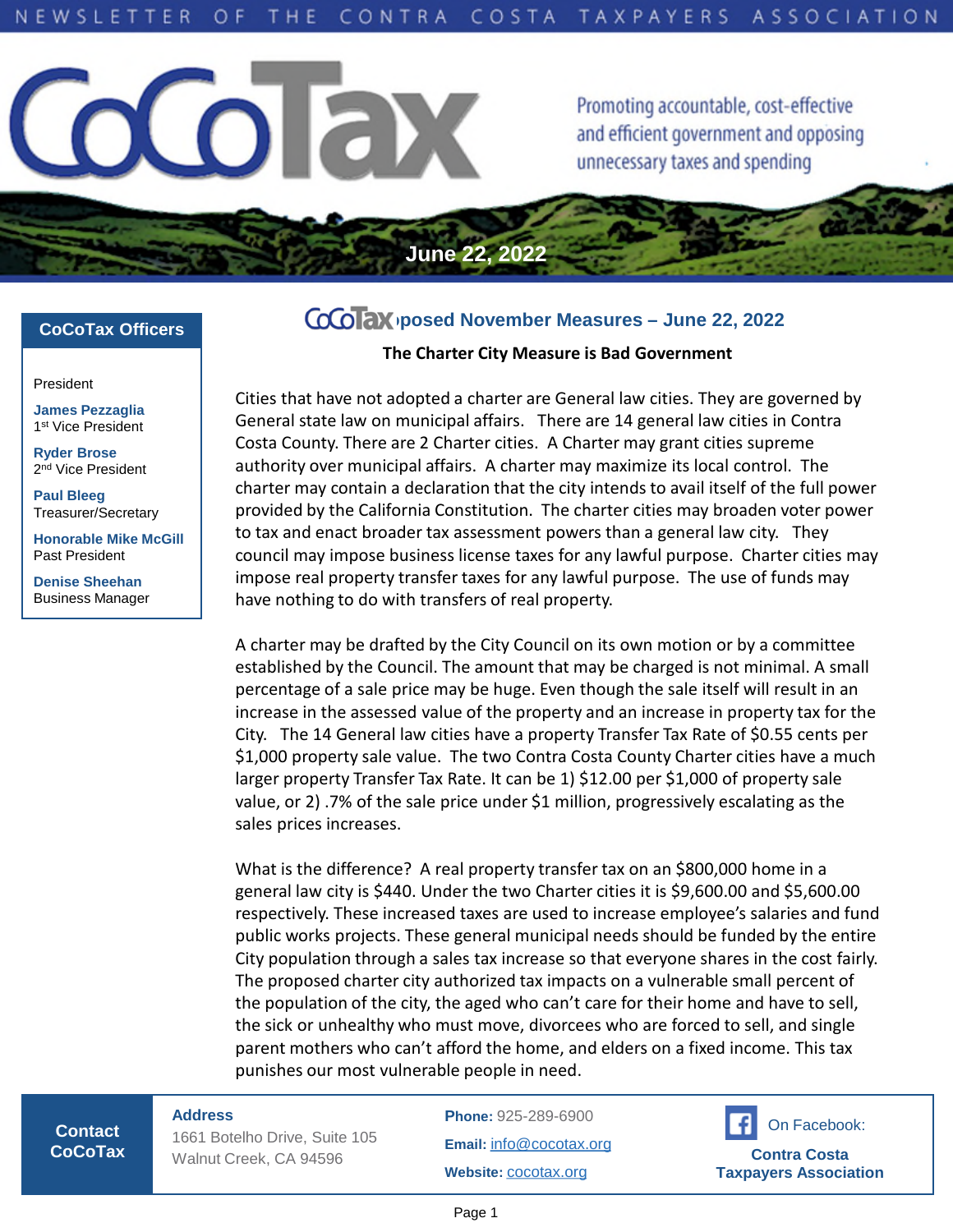

# **State Measure November 2022**

#### **Irrational Plastics Tax Measure**

There has been a growing trend to ban disposable items, especially plastic. First, a Legislative measure requiring Cities to fine (punish) businesses using plastics in food containers and utensils. Now a ballot measure to tax the use of plastics. The cited reason is that plastic trash has become a huge problem ending up in the ocean. Obviously, the environmental advocates don't know, or care, that the US does not allow dumping garbage or any waste, solid or liquid, into the oceans. The Marine Protection, Research, and Sanctuaries Act of 1972, greatly tightened prior laws. The ocean garbage is from Third World nations using the ocean as their dump. Many take their garbage out on barges to dump it. If the government would address the real source of the problem they could apply pressure where it's needed. This is not a US problem. Taxing consumers and punishing businesses for problems caused by other nations does not address or solve the problems and is irrational. Instead of addressing the real source of the problem, they have us taxing forks, utensils, straws & plastic bags

We are also told we can "live" without! But why? Consider, stores cannot give you a paper bag, but they will give a paper receipt, they can sell you a paper book, a newspaper or even toilet paper. Consider further, if we allow such restraints on normal commerce, what will be next? This creeping taxation and punishment is tyrannical.

Join with CoCoTax and OPPOSE the Plastics measure proposed on the November ballot which imposes a tax on products containing plastics. This plastics tax will fall on the consumers. Nearly all products contain plastic. The Sanitary Districts are monitoring the plastics measures. Sanitary districts are getting plastics out of sewers and from clogging the sewer lines and taxpayers are already paying for that. Disposal of plastics that are not recyclable are properly disposed of in our doubled lined landfills.

Taxing plastics won't be a solution to the problem; the tax will not address the problem. Revenues will be used for other government expenses. Our government's focus on taxes as a solution to every problem is misguided. Taxes already permeate everything and don't solve anything. The misguided use of taxes absolutely appalling. Mark Fernwood and James Pezzaglia

**Contact CoCoTax** **Address** 1661 Botelho Drive, Suite 105 Walnut Creek, CA 94596

**Phone:** 925-289-6900 **Email:** [info@cocotax.org](mailto:info@cocotax.org) **Website:** [cocotax.org](https://www.cocotax.org/)